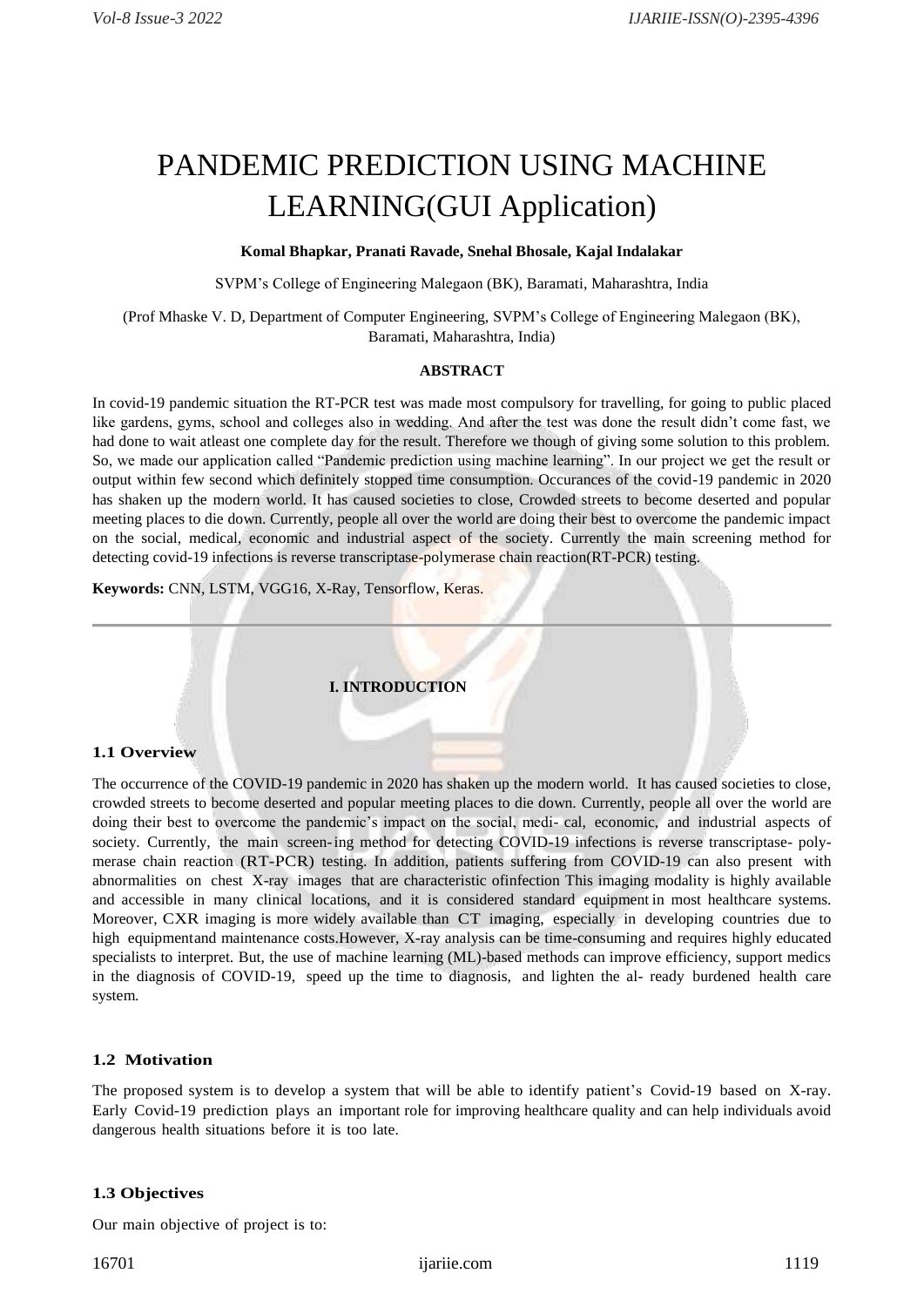- 1. The have to minimize the distance between hospital and persons.
- 2. To save time and money
- 3. Research in this self-checkups healthcare has been extended to support mo-bile healthcare in order to improve information delivery, facilitatepatient health monitoring andn enable early disease detection. Not only could this be done through Smartphone regardless of time and place but also far greater than that this early alert could save manylives.
- 4. Discovering the potential alert of any possible medical condition based on commonly recognized symptoms would be advantageous to all.
- 5. Early diseases prediction plays an important role for improving healthcare quality and can help individuals avoid dangerous health situationbefore it is too late.

## **2. METHODOLOGY**

We are using CNN to predict patient is covid-19 positive or negative and LSTM to predicton of the upcoming pandemics.

## **2.1 CNN**

CNN is used for extracting features from the image. CNN- Convolutional Neural networks are specialized deep neural networks which can process the data that has input shape like a 2D matrix. Images are easily represented as a 2D matrix and CNN is very useful in working with images. CNN is basically used for image classifications and identifying if an image is a bird, a plane or Superman, etc. It scans images from left to right and top to bottom to pull out important features from the image and combines the feature to classify images. It can handle the images that have been translated, rotated, scaled and changes in perspective.



## **Fig. CNN Architecture**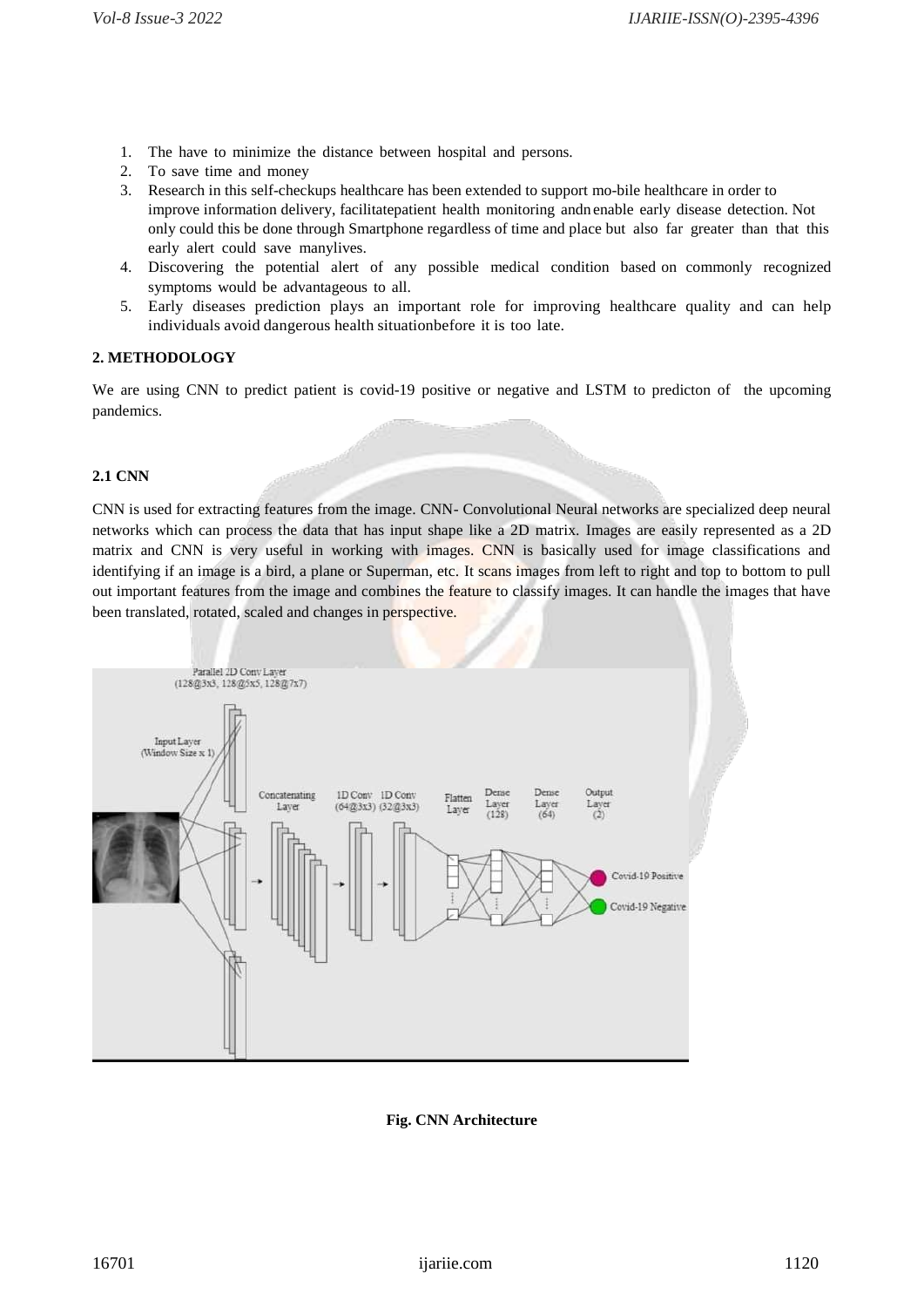# **2.2 LSTM**

LSTM stands for Long short-term memory; they are a type of RNN (recurrent neural network) which is well suited for sequence prediction problems. Based on the previous text, we can predict what the next word will be. It has proven itself effective from the traditional RNN by overcoming the limitations of RNN which had short term memory. LSTM can carry out relevant information throughout the processing of inputs and with a forget gate, it discards non-relevant information. LSTM will use the information from CNN to help generate a description of the image.



```
Fig. LSTM Gates
```
## **Forget Gate: -**

In a cell of the LSTM network, the first step is to decide whether we should keep the information from the previous timestamp or forget it. So forgot get is used for that purpose.

## **Forget Gate:**

•  $f_t = \sigma (x_t * U_t + H_{t-1} * W_t)$ 

Later, a sigmoid function is applied over it. That will make ft a number between 0 and 1. This ft is later multiplied with the cell state of the previous timestamp as shown below.

 $C_{1,1}$  \* f<sub>1</sub> = 0 ... if f<sub>1</sub> = 0 (forget everything)  $C_{i,1}$  \* f, =  $C_{i,1}$  ... if f, = 1 (forget nothing)

If ft is 0 then the network will forget everything and if the value of ft is 1 it will forget nothing.

#### **Input Gate: -**

Input gate is used to quantify the importance of the new information carried by the input. Here is the equation of the input gate.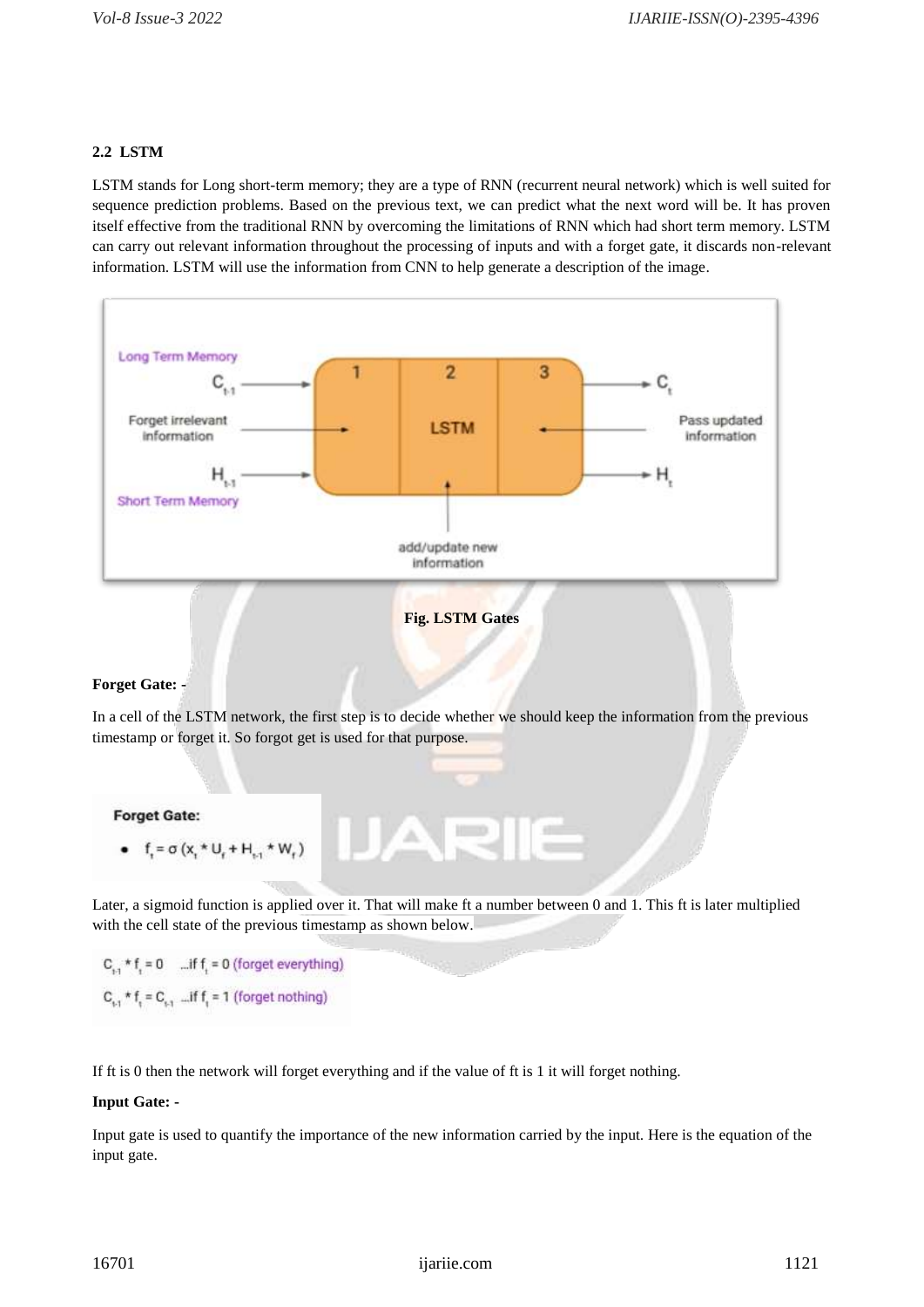#### **Input Gate:**

• 
$$
i_i = \sigma(x_i * U_i + H_{i+1} * W_i)
$$

Again, we have applied sigmoid function over it. As a result, the value of I at timestamp t will be between 0 and 1.

New Information: -

• N<sub>t</sub> = tanh(
$$
x_t * U_c + H_{t,t} * W_c
$$
) (new information)

Now the new information that needed to be passed to the cell state is a function of a hidden state at the previous timestamp t-1 and input x at timestamp t. The activation function here is tanh. Due to the tanh function, the value of new information will between -1 and 1. If the value is of Nt is negative the information is subtracted from the cell state and if the value is positive the information is added to the cell state at the current timestamp.

However, the Nt won't be added directly to the cell state. Here comes the updated equation

$$
C_t = f_t * C_{t,1} + i_t * N_t
$$
 (updating cell state)

#### **Output Gate: -**

The output gate determines the value of the next hidden state. This state contains information on previous inputs. First, the values of the current state and previous hidden state are passed into the third sigmoid function. Then the new cell state generated from the cell state is passed through the tanh function. Both these outputs are multiplied point-bypoint. Based upon the final value, the network decides which information the hidden state should carry. This hidden state is used for prediction.

#### **Output Gate:**

• 
$$
O_t = \sigma (x_t * U_o + H_{t-1} * W_o)
$$

$$
H = o, \star \tanh(C)
$$

#### **3. SYSTEM ARCHITECTURE**

The purpose of making this project called "Pandemic Prediction Using Machine Learning" is to predict the accurate Covid-19 of the patient using all their X-ray information. Using this information, there we will compare with our previous datasets of the patients and predicts the Covid-19 of the patient he/she is been through. If this Prediction is done at the early stages of the Covid-19 with the help of this project and all other necessary, measure the disease can be cured and ingeneral this prediction system can also be very useful in health industry. Also it is used for predict Covid-19 and Show the availability of vacant beds and tracking covid cases.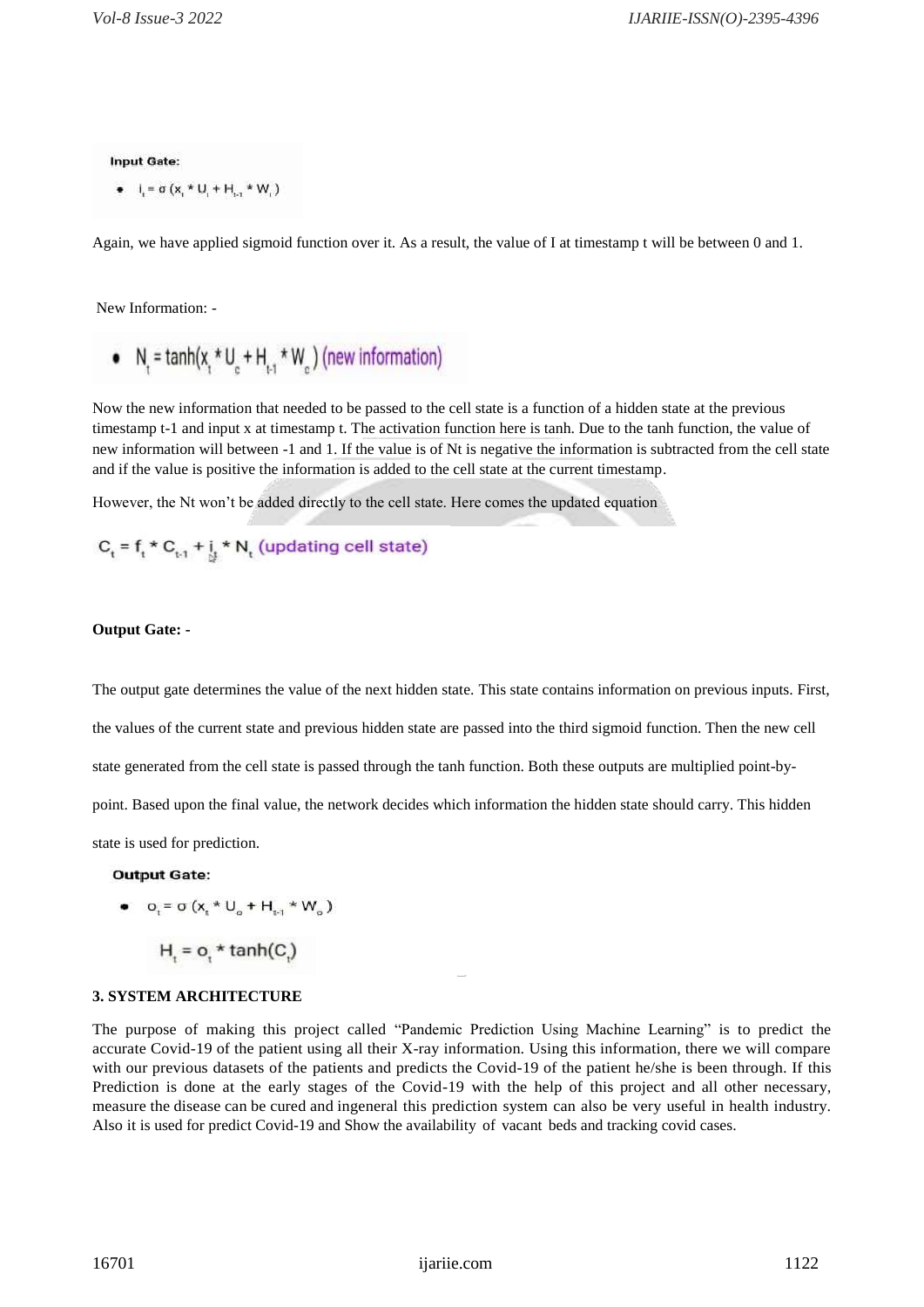

# **4. LITERATURE SURVEY: -**

| <b>Technology</b> used              | <b>Algorithm/Library Used</b>               | <b>Advantages</b>                                                                                                 | <b>Disadvantages</b>                                                                                    |
|-------------------------------------|---------------------------------------------|-------------------------------------------------------------------------------------------------------------------|---------------------------------------------------------------------------------------------------------|
| Machine Learning[2]<br>[ICICT 2021] | <b>Convolutional Neural</b><br>Network(CNN) | 1. Automatically detects the<br>important features without<br>any human supervisor<br>2. Computationaly efficient | 1.CNN do not encode<br>position and orientation of<br>object<br>2. Lots of training data is<br>required |
| Tensorflow[1][4]                    | <b>Convolutional Neural</b><br>Network(CNN) | 1. Open source platform<br>2.scalable<br>3.Compitable                                                             | 1.Inconsist<br>2. Architecture Limitation<br>3.GPU support                                              |
| Machine Learning[1][4]              | Keras                                       | 1. Easy to use<br>2. Provide inbuilt things                                                                       | 1. Problem in low-level API.<br>2. Slow on GPU                                                          |
| Machine Learning[1][4]              | OpenCV                                      | 1.Reliability<br>2. Accuracy<br>3. Process in a simpler and<br>faster way                                         | 1. Failing in image<br>processing                                                                       |

**5. RESULTS AND DISCUSSION**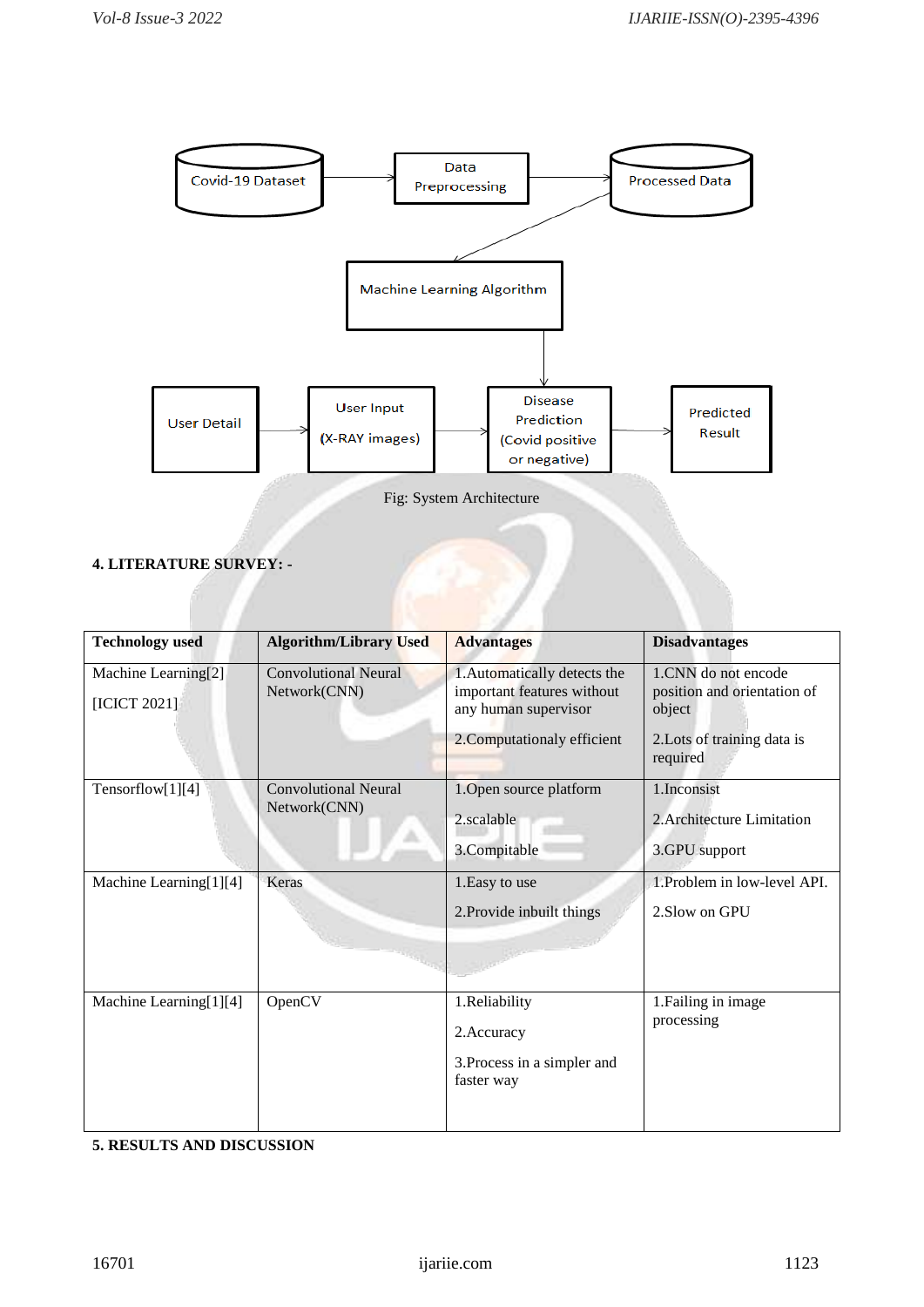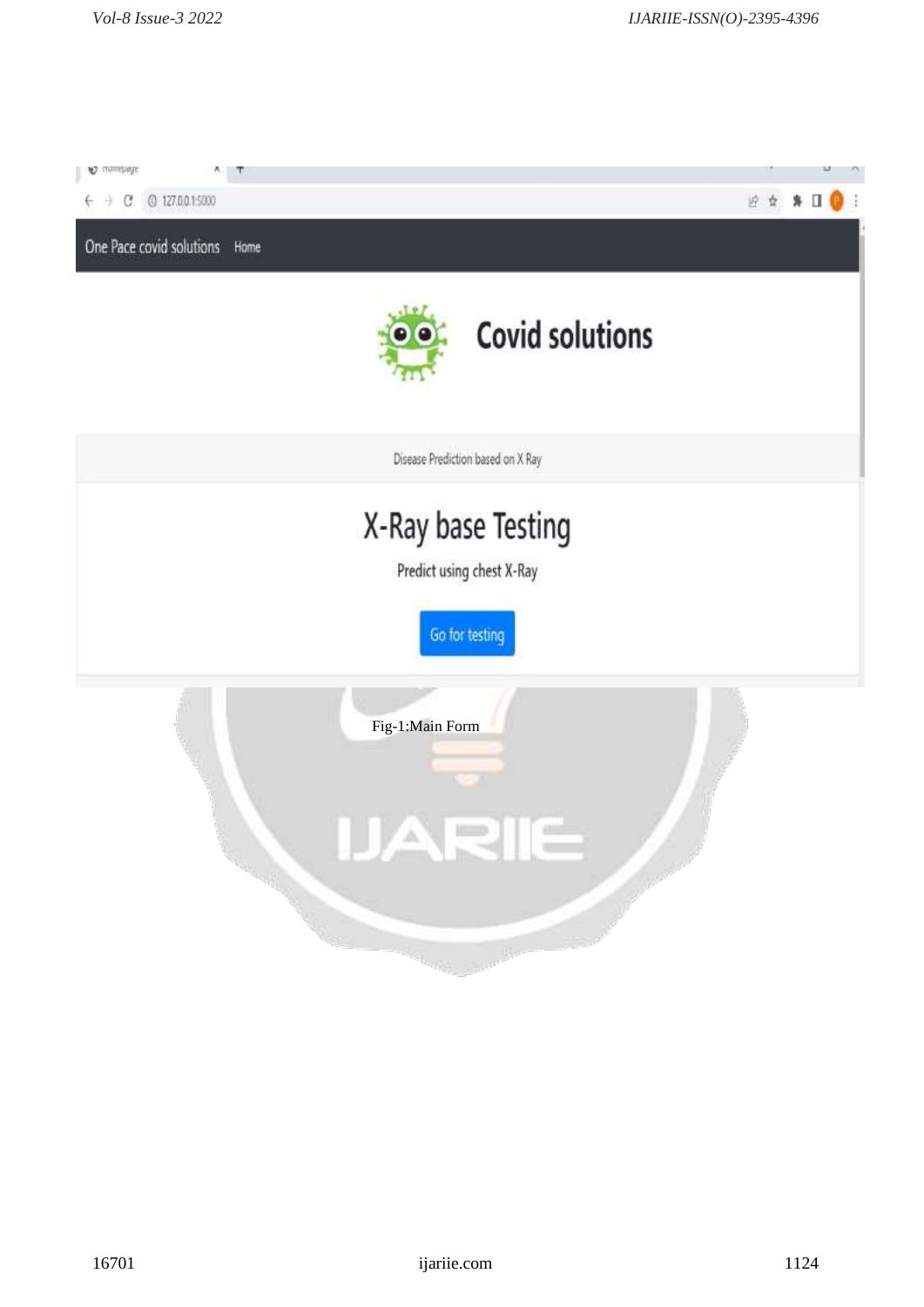

| Websiters                                |   |
|------------------------------------------|---|
| Choose Pay The We chosen                 |   |
| <b>LOOKING</b><br><b>Bulletin</b><br>min | ÷ |
| <b>Britished</b>                         |   |
| PROTEC                                   |   |
| Diving.                                  |   |
| trival History                           |   |
| <b>NAMES OF GROOM</b>                    |   |
|                                          |   |
| <b>Buteret</b>                           |   |

Report Will be send To

 $\bullet$  Pacient

official records

 $\begin{array}{ll} \bullet \ \ \text{Government of india} \\ \bullet \ \ \text{Government of Matrasata} \\ \bullet \ \ \text{Distinct} \ \text{Head} \end{array}$ 

The report will send to all of this to maintain the



Title description, April 7, 2014

Ms Snehal Bhosaie had a Covid-19 Test and report of test was Positive He had the trival history to

Contact Details

9763419002

snetalbhosalegókmágmal.com

Back

Fig-2: Checking Report



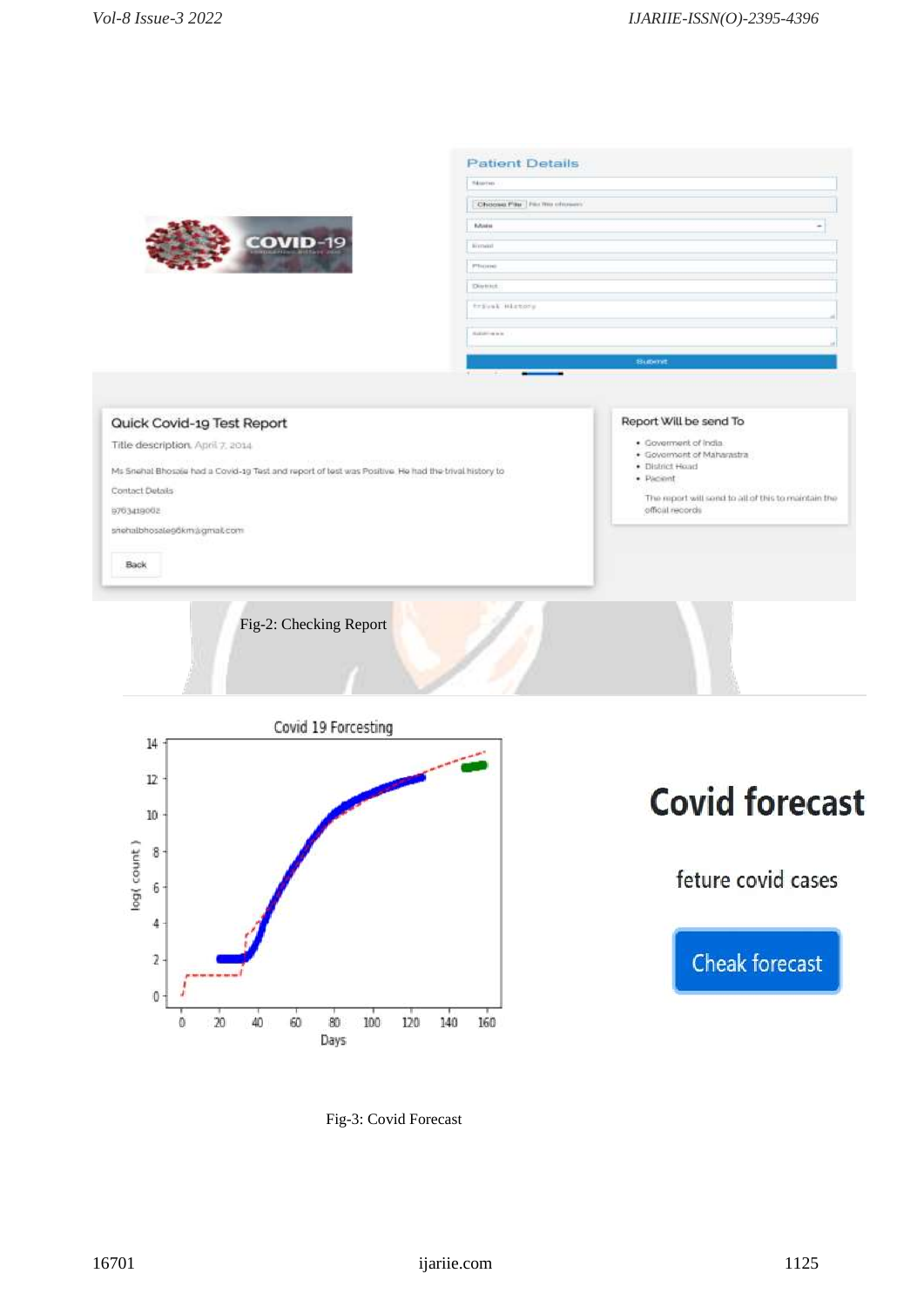|                                                              |                                                         |  | Below data is retrived from API. |                        |             |                   |                            |
|--------------------------------------------------------------|---------------------------------------------------------|--|----------------------------------|------------------------|-------------|-------------------|----------------------------|
|                                                              |                                                         |  |                                  |                        |             |                   |                            |
|                                                              | Beds for covid patients                                 |  |                                  |                        | Covid cases |                   |                            |
|                                                              | <b>Check Know</b>                                       |  |                                  |                        | Track Know  |                   |                            |
|                                                              |                                                         |  |                                  |                        |             |                   |                            |
| œ                                                            |                                                         |  |                                  |                        |             |                   |                            |
| $\blacksquare$ triansaction-element $X \equiv \blacklozenge$ |                                                         |  | <b>HOLDCSVMOSOOM</b>             |                        |             |                   |                            |
| $+ - C - 0.13784133001$ elements                             |                                                         |  |                                  |                        |             |                   | ボーキ                        |
| State                                                        | Hospitals & beds (Data is collected from governent api) |  |                                  | <b>Total Hospitale</b> |             | <b>Total Reds</b> |                            |
| <b>Andhra Pradesh</b>                                        |                                                         |  | 258                              |                        |             | $22 + 30$         |                            |
| Anmachal Pradesh                                             |                                                         |  | 218                              |                        |             | 2404              |                            |
| Assam                                                        |                                                         |  | 1226                             |                        |             | 17142             |                            |
| <b>Dittar</b>                                                |                                                         |  | 1033                             |                        |             | 12019             |                            |
| Chhettegetti                                                 |                                                         |  | 214                              |                        |             | 9412              |                            |
| Gos                                                          |                                                         |  | 42                               |                        |             | 3013              |                            |
| Clugarant:                                                   |                                                         |  | 486                              |                        |             | 32280             |                            |
| Haryana                                                      |                                                         |  | 668                              |                        |             | 11240             | 10 数 (4 %) 2 あ ^<br>$\ast$ |
| Hamashal Pradesh                                             |                                                         |  | 001                              |                        |             | 12309             |                            |
| Jammu & Kashmir                                              |                                                         |  | 132                              |                        |             | 11051             |                            |
| <b><i><u>Amentures</u></i></b><br>Kerristaka                 |                                                         |  | 105 <sub>1</sub><br>2845         |                        |             | 10784<br>70168    |                            |
| <b>Kerwa</b>                                                 |                                                         |  | 1250                             |                        |             | 38004             |                            |
| Mildbya Pradeshi                                             |                                                         |  | 45T                              |                        |             | 28839             |                            |

# Case Count (Data is collected from government api)

| Location                                 | <b>Confirmed Cases</b> | Discharged | Deaths | <b>TotalConfirmed</b> |
|------------------------------------------|------------------------|------------|--------|-----------------------|
| Andaman and Nicobar Islands              | 10039                  | 9907       | 129    | 10039                 |
| Andhra Pradesh                           | 2319756                | 2304978    | 14730  | 2319756               |
| Arunachal Pradesh                        | 64502                  | 64201      | 296    | 64502                 |
| Assam                                    | 724220                 | 716229     | 7986   | 724220                |
| Bihar                                    | 830644                 | 818329     | 12256  | 830644                |
| Chandigarh                               | 92190                  | 90932      | 1165   | 92190                 |
| Chhattisgarh                             | 1152327                | 1138260    | 14034  | 1152327               |
| Dadra and Nagar Havell and Daman and Diu | 11441                  | 11437      | 4      | 11441                 |
| Del'il                                   | 1897140                | 1866755    | 26184  | 1897141               |
| Goa                                      | 245524                 | 241626     | 3832   | 245525                |
| Gujarat                                  | 1224593                | 1213467    | 10944  | 1224594               |
| Haryana                                  | 997745                 | 984985     | 10621  | 997759                |
| Himachal Pradesh                         | 284896                 | 280705     | 4136   | 284896                |
| Jammu and Kashmir                        | 454125                 | 449317     | 4751   | 454125                |
| <b>Jharkhand</b>                         | 435272                 | 429922     | 5318   | 435272                |

# Fig-5:Tracking Covid Cases

# **6. CONCLUSION**

This project will be very useful for the patient. This project is more impor- tant for the health care sector, because they are the one that daily uses these systems to check the Covid-19 patients based on their X-ray information.